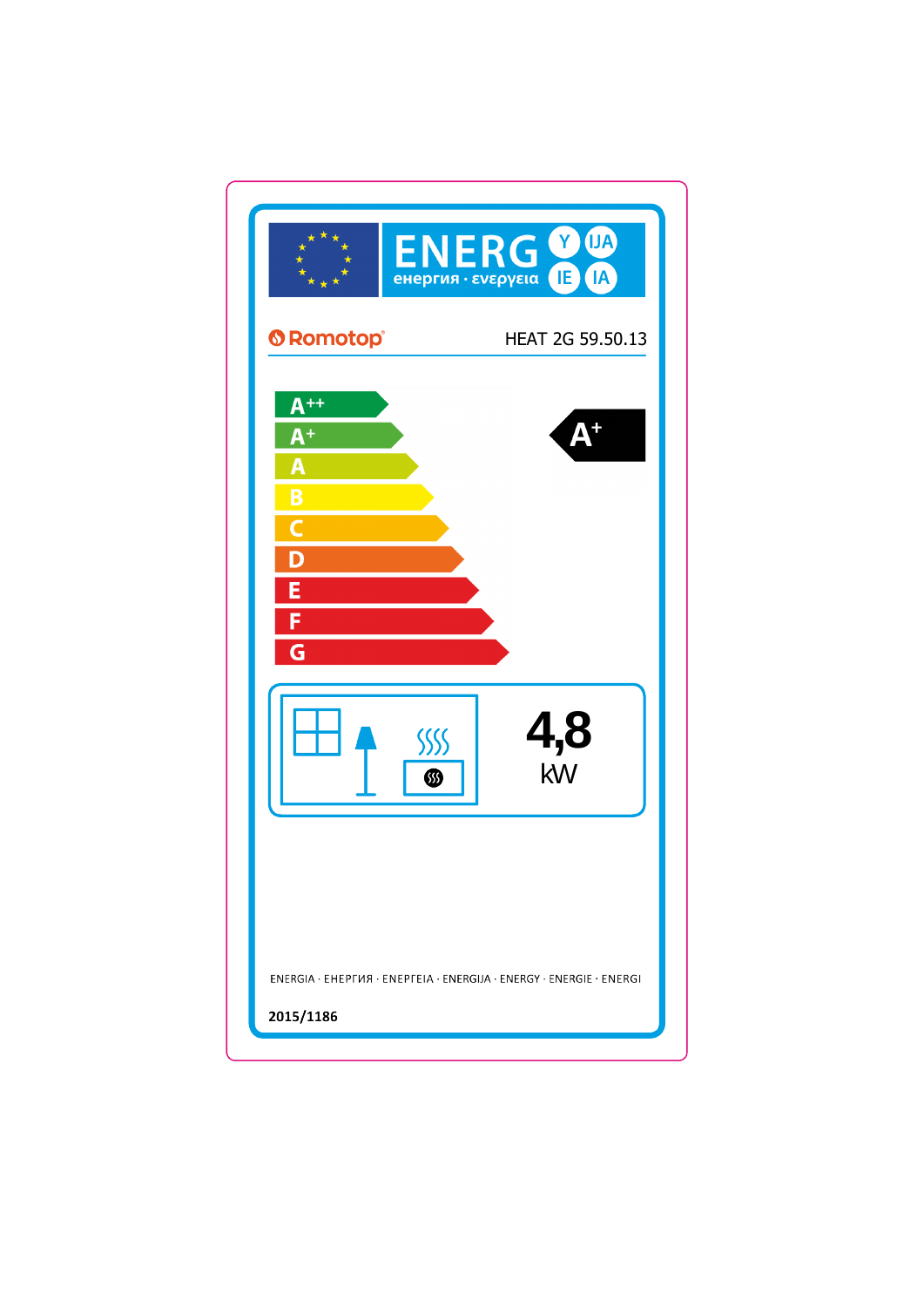

#### **Informační list výrobku dle nařízení EU 2015/1186**

**Údaje v informačním listu lokálního topidla musí být uvedeny v tomto pořadí a musí být obsaženy v brožuře k výrobku nebo jiné dokumentaci poskytované k výrobku.**

| Název nebo ochranná známka dodavatele:             | Romotop spol. s r. o. | Meno dodávateľa alebo jeho ochranná známka:                      | Romotop spol. s r. o. |
|----------------------------------------------------|-----------------------|------------------------------------------------------------------|-----------------------|
|                                                    |                       |                                                                  |                       |
| Identifikační značka modelu používaná dodavatelem: | Heat 2g 59.50.13      | Identifikačný kód modelu dodávateľa:                             | Heat 2g 59.50.13      |
|                                                    |                       |                                                                  |                       |
| Třída energetické účinnosti modelu:                | $A+$                  | Trieda energetickej účinnosti modelu:                            | $A+$                  |
|                                                    |                       |                                                                  |                       |
| Přímý tepelný výkon (kW):                          | 4,8                   | Priamy tepelný výkon (kW):                                       | 4,8                   |
|                                                    |                       |                                                                  |                       |
| Nepřímý tepelný výkon (kW):                        | $\mathbf{0}$          | Nepriamy tepelný výkon (kW):                                     | $\mathbf{0}$          |
|                                                    |                       |                                                                  |                       |
| Index energetické účinnosti EEI:                   | 112                   | Index energetickej účinnosti EEI:                                | 112                   |
|                                                    |                       |                                                                  |                       |
| Energetická účinnost u jmenovitého výkonu (%):     | 83,6                  | Užitočná energetická účinnosť pri menovitom tepelnom výkone (%): | 83,6                  |
|                                                    |                       |                                                                  |                       |
| Energetická účinnost u minimálního zatížení (%):   | <b>Pass</b>           | Užitočná energetická účinnosť pri minimálnom zaťažení (%):       | <b>Pass</b>           |
|                                                    |                       |                                                                  |                       |
| Zvláštní opatření (při montáži, údržbě):           | viz. Návod            | Opatrenia (pri montáži, údržbe):                                 | pozrite Návod         |

### **Informačný list výrobku podľa nariadenia EU 2015/1186**

**Informácie uvedené v informačnom liste výrobku pre lokálny ohrievač priestoru sa uvádzajú v tomto poradí a musia byť uvedené v brožúre o výrobku alebo v iných dokumentoch pripojených k výrobku.**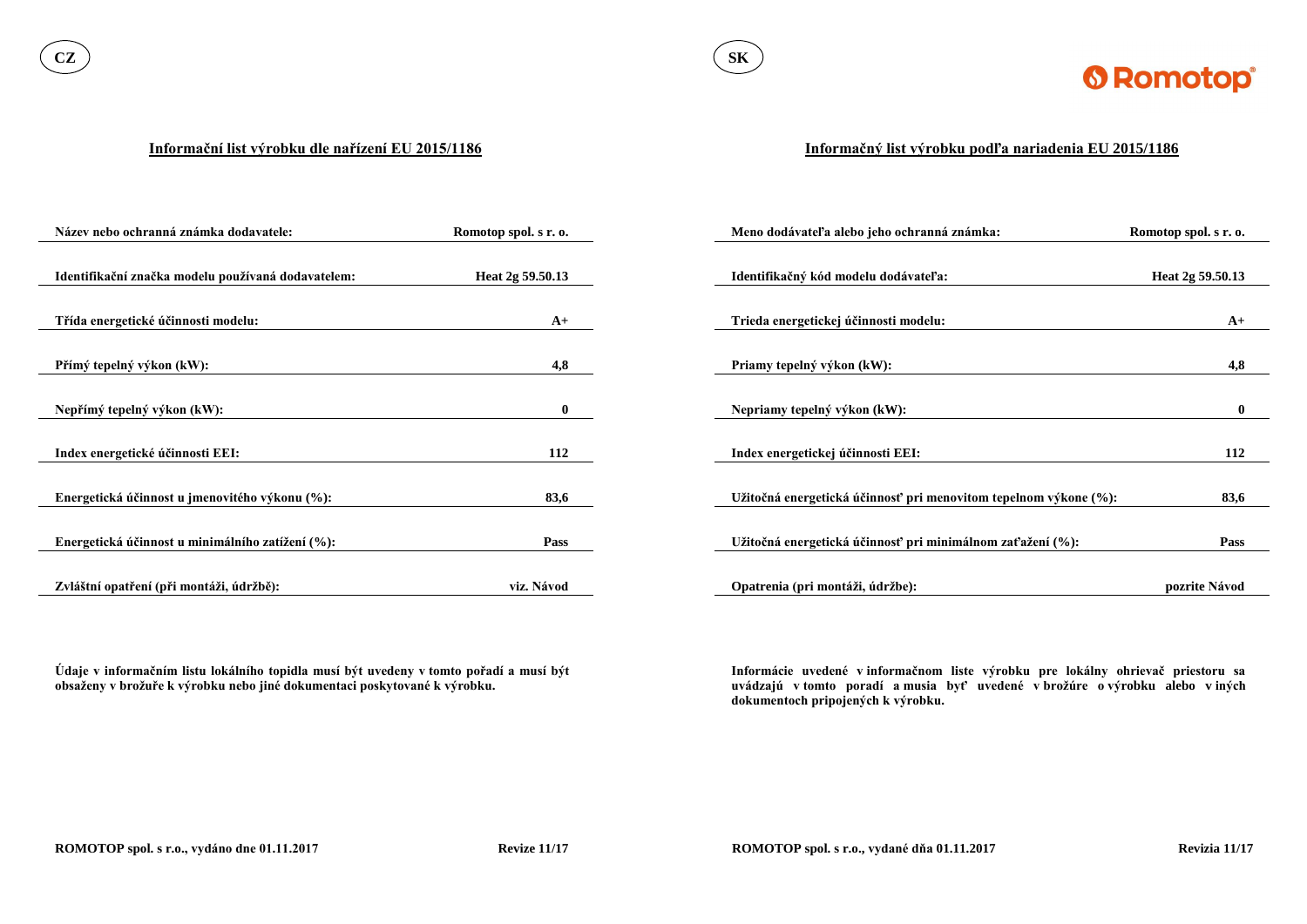**PL**



## **Karta produktu rozporządzenia EU 2015/1186**

| Nazwa dostawcy lub znak towarowy:                          | Romotop spol. s r. o. |
|------------------------------------------------------------|-----------------------|
| Identyfikator modelu dostawcy:                             | Heat 2g 59.50.13      |
| Klasa efektywności energetycznej modelu:                   | $A+$                  |
| Bezpośrednia moc cieplna produktu (kW):                    | 4,8                   |
| Pośrednia moc cieplna produktu (kW):                       | $\boldsymbol{0}$      |
| Współczynnik efektywności energetycznej EEI:               | 112                   |
| Sprawność użytkowa przy nominalnej mocy cieplnej oraz (%): | 83,6                  |
| Sprawność użytkowa przy minimalnym obciążeniu (%):         | Pass                  |
| Srodki specjalne (podczas instalacji, serwisu):            | Partz instrukcje      |

**Informacje w karcie produktu miejscowego ogrzewacza pomieszczeń muszą być podawane w poniższej kolejności oraz zawarte w broszurze dotyczącej produktu lub w innych materiałach dostarczanych wraz z produktem.**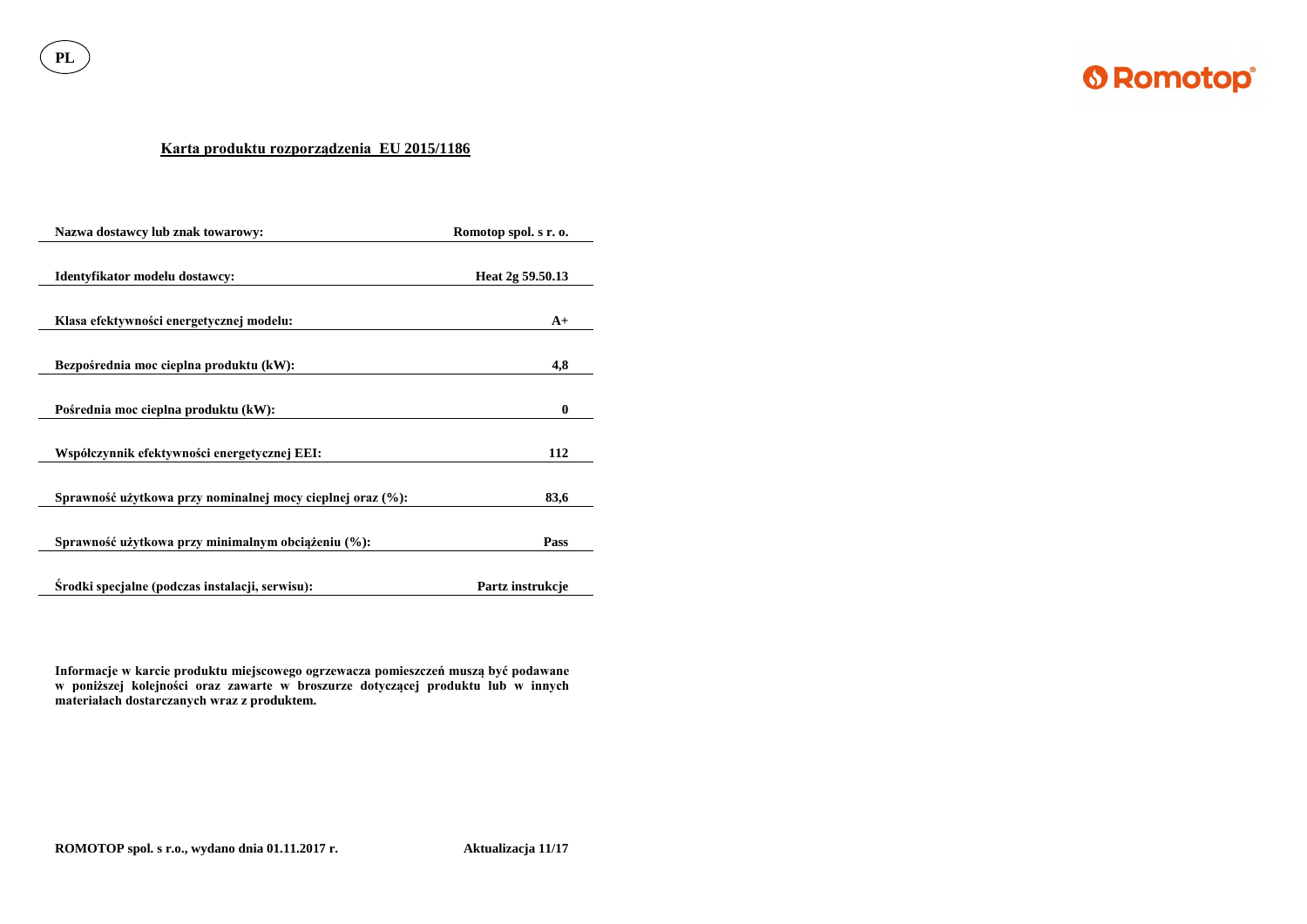

#### **Product sheet under Regulation EU 2015/1186**

**The information in the product sheet of the local space heater shall be provided in the following order and shall be included in the product brochure or other literature provided with the product.**

| <b>Supplier's name or trademark:</b>                        | Romotop spol. s r. o. | Name oder Warenzeichen des Lieferanten:                      | <b>Romotop GmbH</b> |
|-------------------------------------------------------------|-----------------------|--------------------------------------------------------------|---------------------|
|                                                             |                       |                                                              |                     |
| <b>Supplier's model identifier:</b>                         | Heat 2g 59.50.13      | <b>Modellkennung des Lieferanten:</b>                        | Heat 2g 59.50.13    |
|                                                             |                       |                                                              |                     |
| The energy efficiency class of the model:                   | $A+$                  | <b>Energieeffizienzklasse des Modells:</b>                   | $A+$                |
|                                                             |                       |                                                              |                     |
| The direct heat output in (kW):                             | 4,8                   | Direkte Wärmeleistung (kW):                                  | 4,8                 |
|                                                             |                       |                                                              |                     |
| The indirect heat output in (kW):                           | $\bf{0}$              | Indirekte Wärmeleistung (kW):                                | $\mathbf{0}$        |
|                                                             |                       |                                                              |                     |
| The energy efficiency index EEI:                            | 112                   | <b>Energieeffizienzindex EEI:</b>                            | 112                 |
|                                                             |                       |                                                              |                     |
| The useful energy efficiency at nominal heat output $(\%):$ | 83,6                  | Energieeffizienz bei Nennwärmeleistung (%):                  | 83,6                |
|                                                             |                       |                                                              |                     |
| The useful energy efficiency at minimum load $(\%):$        | <b>Pass</b>           | Energieeffizienz bei Mindestlast (%):                        | <b>Pass</b>         |
|                                                             |                       |                                                              |                     |
| Special requirements (instalation, maintanance):            | See instructions      | Besonderen Vorkehrungen (bei der Installation oder Wartung): | siehe Anleitung     |

# **Produktdatenblatt gemäß Verordnung EU 2015/1186**

**Die Angaben auf dem Produktdatenblatt des Einzelraumheizgerätes sind in nachstehender Reihenfolge aufzuführen und in die Produktbroschüre oder andere mit dem Produkt bereitgestellte Unterlagen aufzunehmen.**